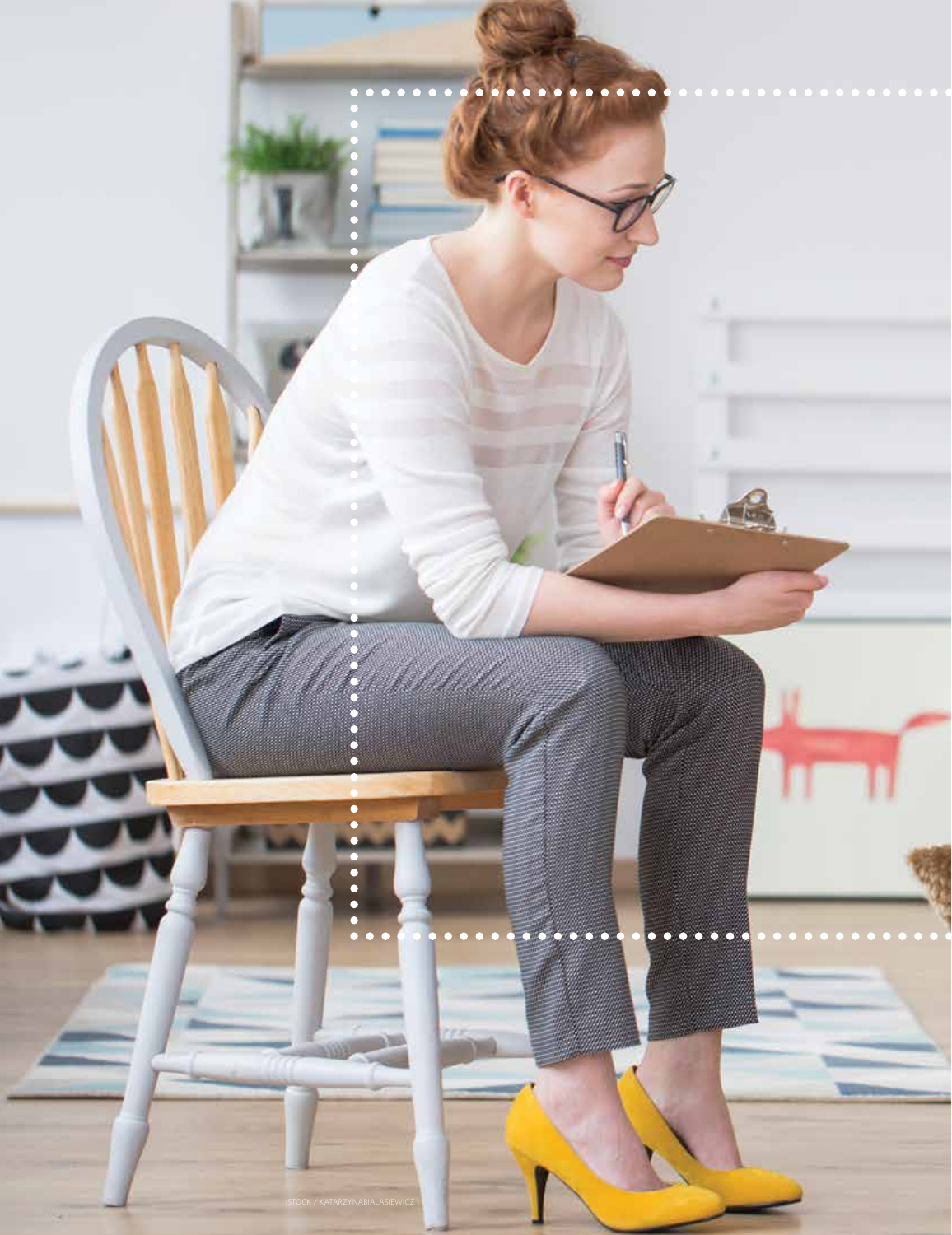# **What's a Comprehensive** Assessment **and How Could It Help My Child?**

by Katherine Quie, PhD, LP

**MAST YEAR in my doctoral program to become a clinical psychologist, I ap**toral program to become a clinical psychologist, I applied for a fellowship in pediatric neuropsychology. I had focused on child development, assessment, and health psychology during school. I wanted to learn even more about the assessment of cognitive skills linked to brain functioning, like memory, attentional functioning, processing speed, and fine-motor speed and dexterity. I would have the opportunity to assess children with complex medical backgrounds, like seizure disorders, brain cancer, and traumatic brain injuries.

This decision nearly pushed my husband over the edge ("More training, are you kidding me?"), but it was one of the best decisions I've ever made.

*Here's why:* I learned how valuable it is to understand a child's learning style.

I'll never forget one of the first children I assessed during my fellowship. He was six years old and explosive at school. It was through him that I began to understand what we refer to as "uneven skills" in the field. During testing, when I asked him to define the word shoe, he pointed to his foot. When I pressed him to share more, he kicked my desk. Hard.

Not once had his language functioning been in question, at least during the parent interview or within the documentation provided by the school. His language functioning had not even been assessed, as his behavioral challenges were deemed the primary problem.

Here's the thing. This same child cooperated beautifully when I asked him to replicate block designs. He even hummed to himself while he worked. Instead of slouching in his seat, he sat proud with his shoulders back as he built nearly every design in the booklet.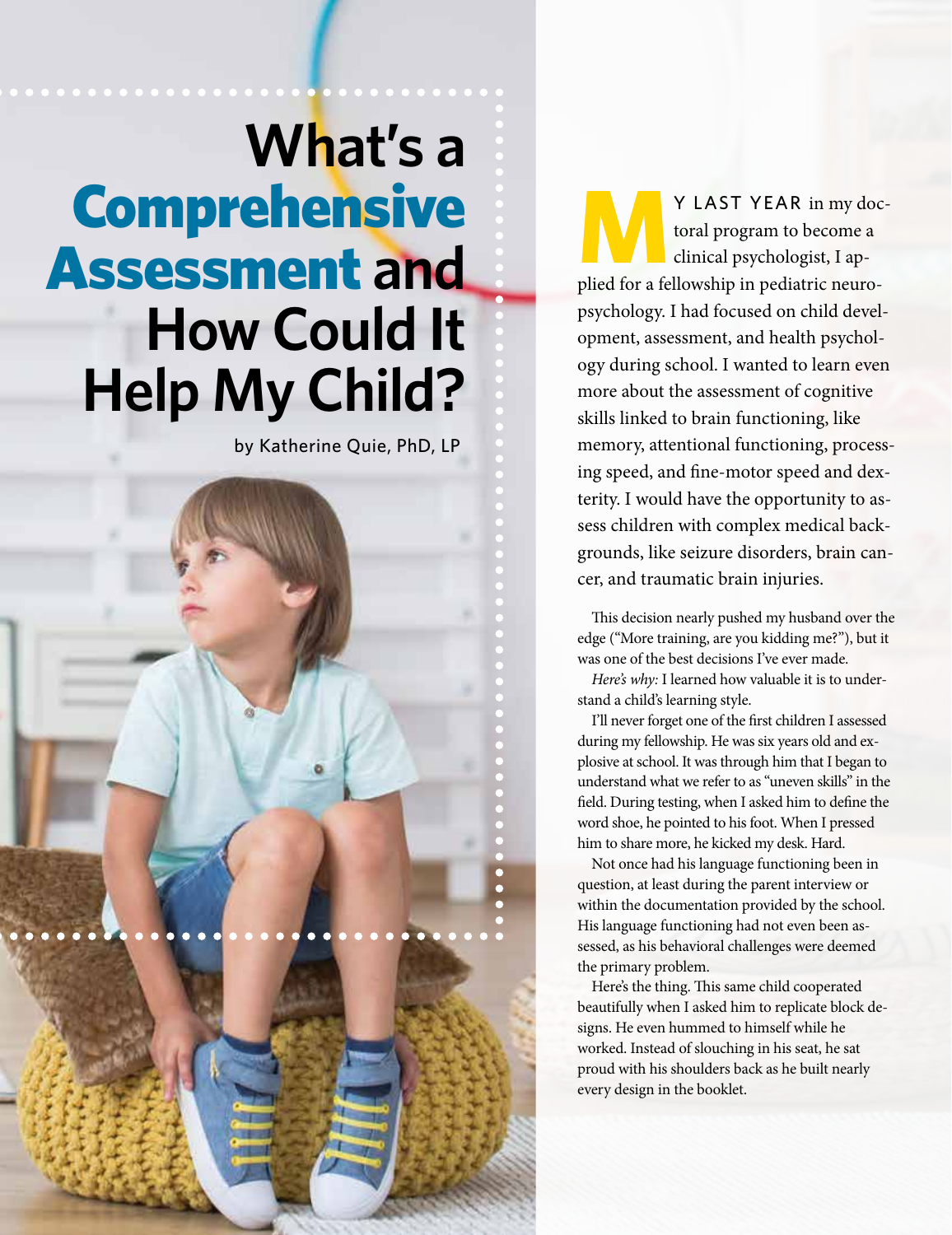**During testing, psychologists test various aspects of a child's learning, such as expressive vocabulary development, spatial reasoning, working memory, processing speed, fine-motor speed and dexterity, reading, writing, and math skills.**

*So what does all of this mean?* It meant that this child was a highly visual learner. It also meant that he needed help strengthening his coping and language skills. While this may seem like a no-brainer, catching nuances in a child's learning isn't as easy as it sounds, particularly when a child's behavior is so hard to manage.

*Does a neuropsychologist need to conduct the testing?* The simple answer is no. My added training in neuropsychological assessment prepared me to assess children with complex medical backgrounds. However, comprehensive testing, such as the testing mentioned above, is often conducted by clinical psychologists who specialize in assessment. School psychologists conduct assessments, as well, although they are often limited in their ability to make medical diagnoses, and in the amount of testing they can perform based on financial and time constraints.

Here are five potential ways that comprehensive testing could help your child thrive.

## **1Testing can help identify your child's learning style and mental health needs.**

During testing, psychologists test various aspects of a child's learning, such as expressive vocabulary development, spatial reasoning, working memory, processing speed, fine-motor speed and dexterity, reading, writing, and math skills.

Based on these findings, the evaluator can better understand your child's specific learning style. For example, if your child is great with hands-on tasks (such as replicating block designs), yet struggles with languagebased tasks (such as defining words, reading, writing), the psychologist will likely recommend hands-on learning opportunities for your child in school to supplement verbal instruction (writing out words in sand or shaving cream and sounding out each letter along the way, for example).

Psychologists also assess your child's mental health. For example, if your child rates high in anxiety relative to kids his or her age, and shares about frequent worries during the clinical interview, the psychologist will talk with you and your child about ways to address this (therapy, relaxation exercises, parent guidance).

Believe it or not, many kids don't tell their parents the things they tell psychologists, as they don't want to worry their parents! Comprehensive testing provides your child with an opportunity to talk with an impartial person about how he or she truly feels, which can be a real gift.

Here's a picture of my desk at the office mid-evaluation during my lunch break. Psychologists like to have fun, too! Make sure you tell your child there will be toys to play with during breaks. Most psychologists give kids rewards for their hard work, too.